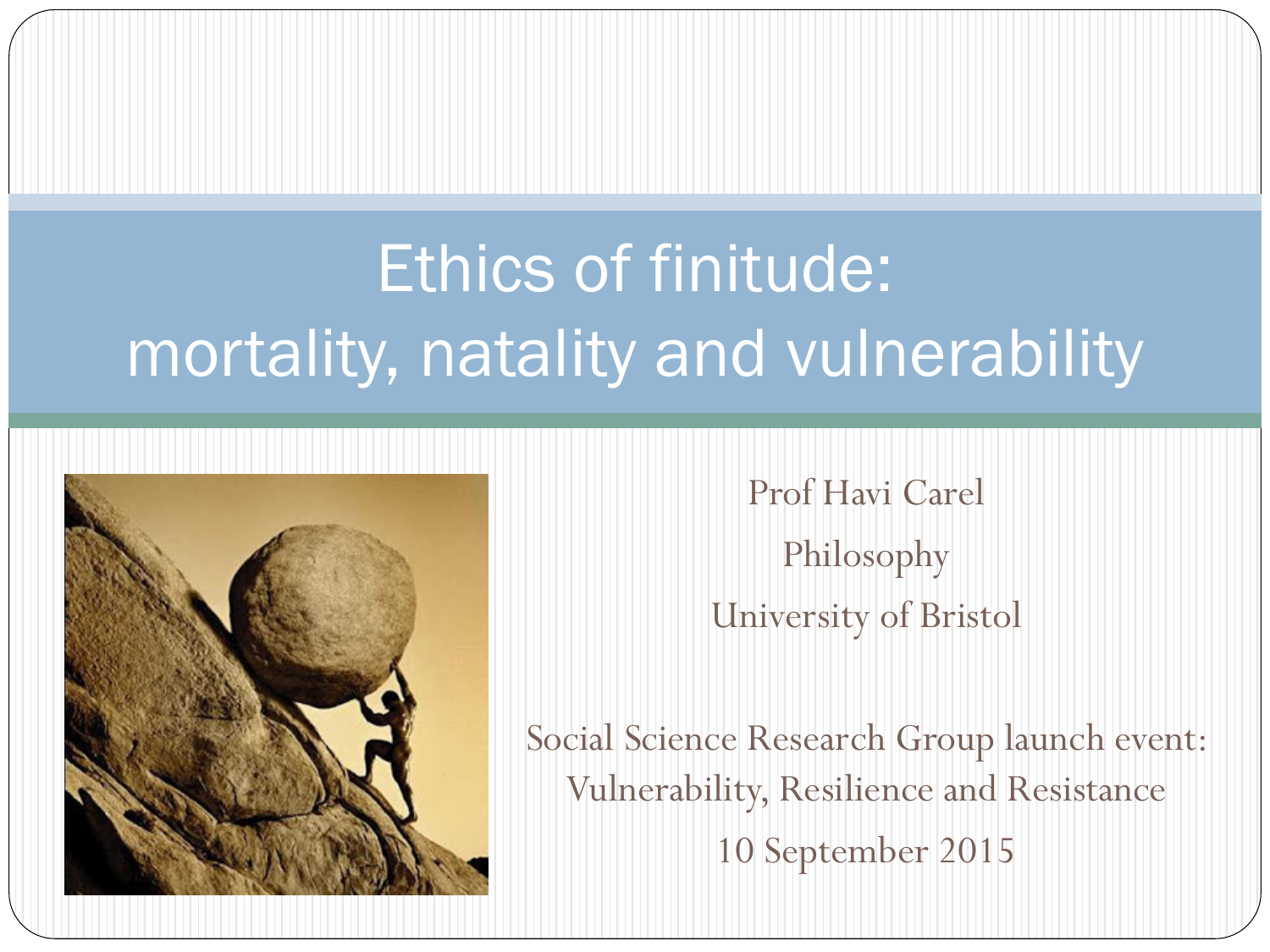## Why was king Sisyphus punished?

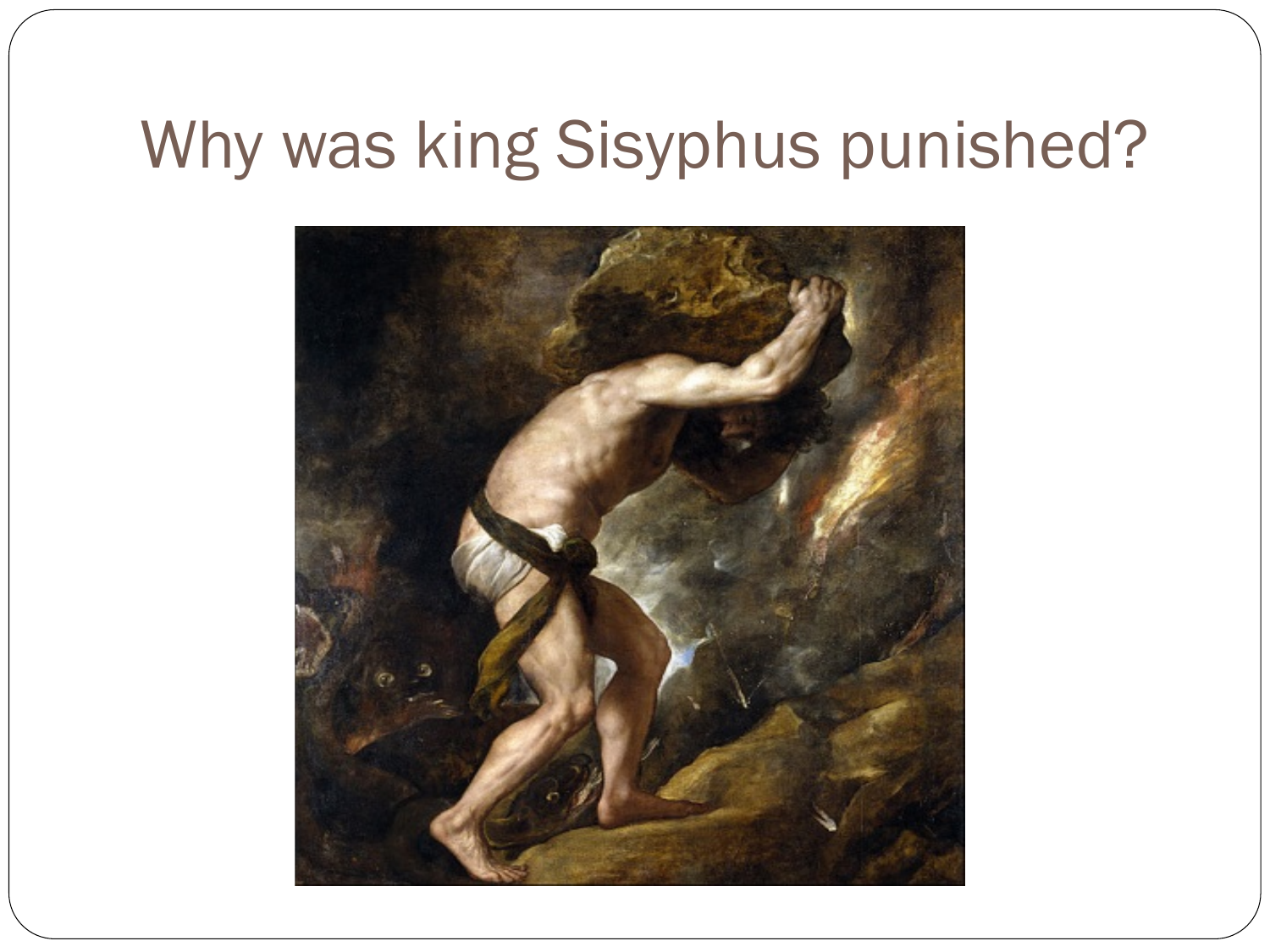## Ethics of finitude

- Mortality, natality and vulnerability
- Temporally finite on both ends
- Existentially finite
- Vulnerable (illness and affliction)
- Three consequences:
	- 1. Freud dare to love the ephemeral
	- 2. Hadot live in the present
	- 3. MacIntyre reconfigure ethics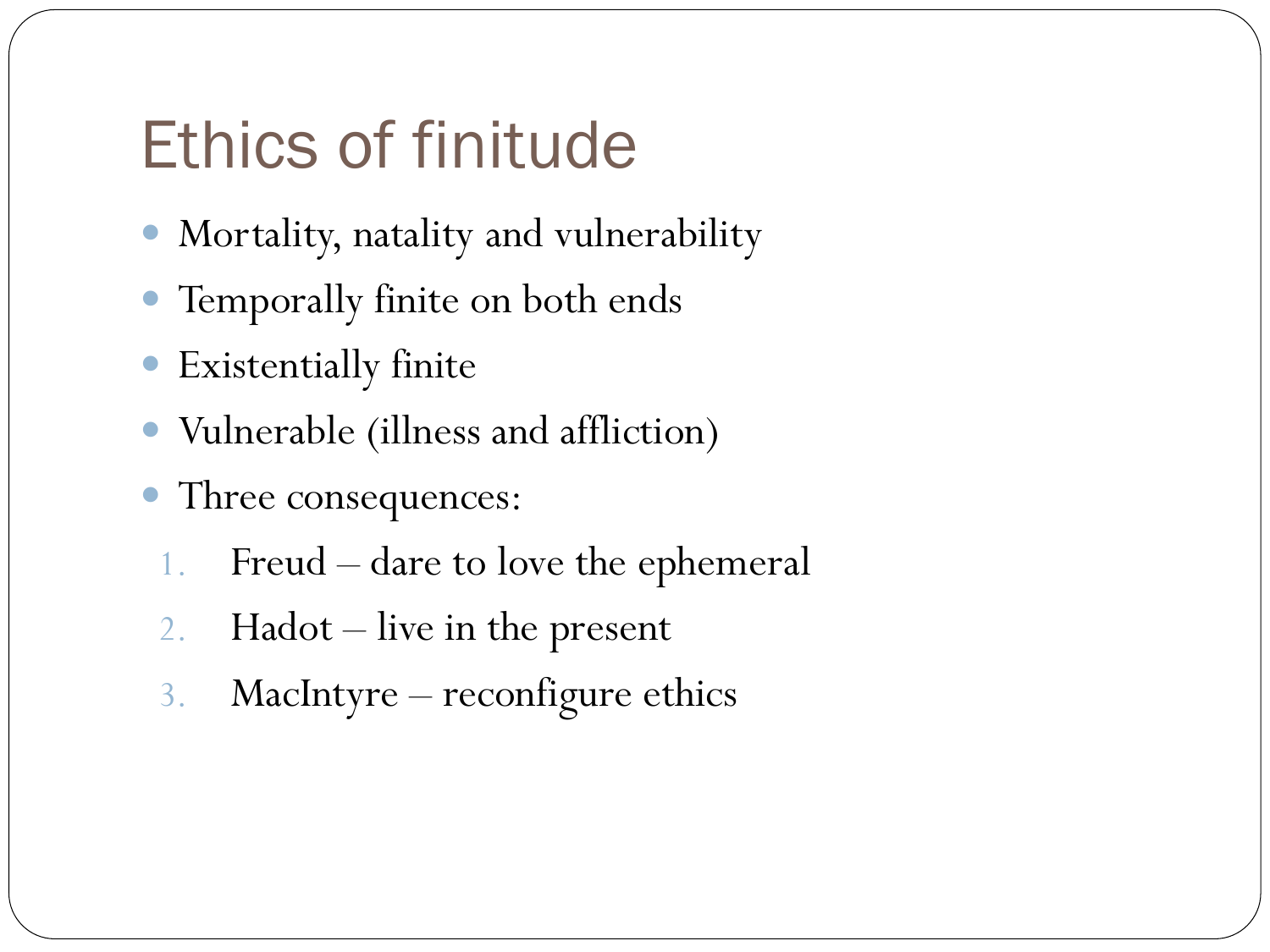#### "Why, then, must we still be human?"

*Once* for each thing. Just once; no more. And we too, just once. And never again. But to have been this once, completely, even if only once: to have been one with the earth, seems beyond undoing.

Rilke, 9th Duino Elegy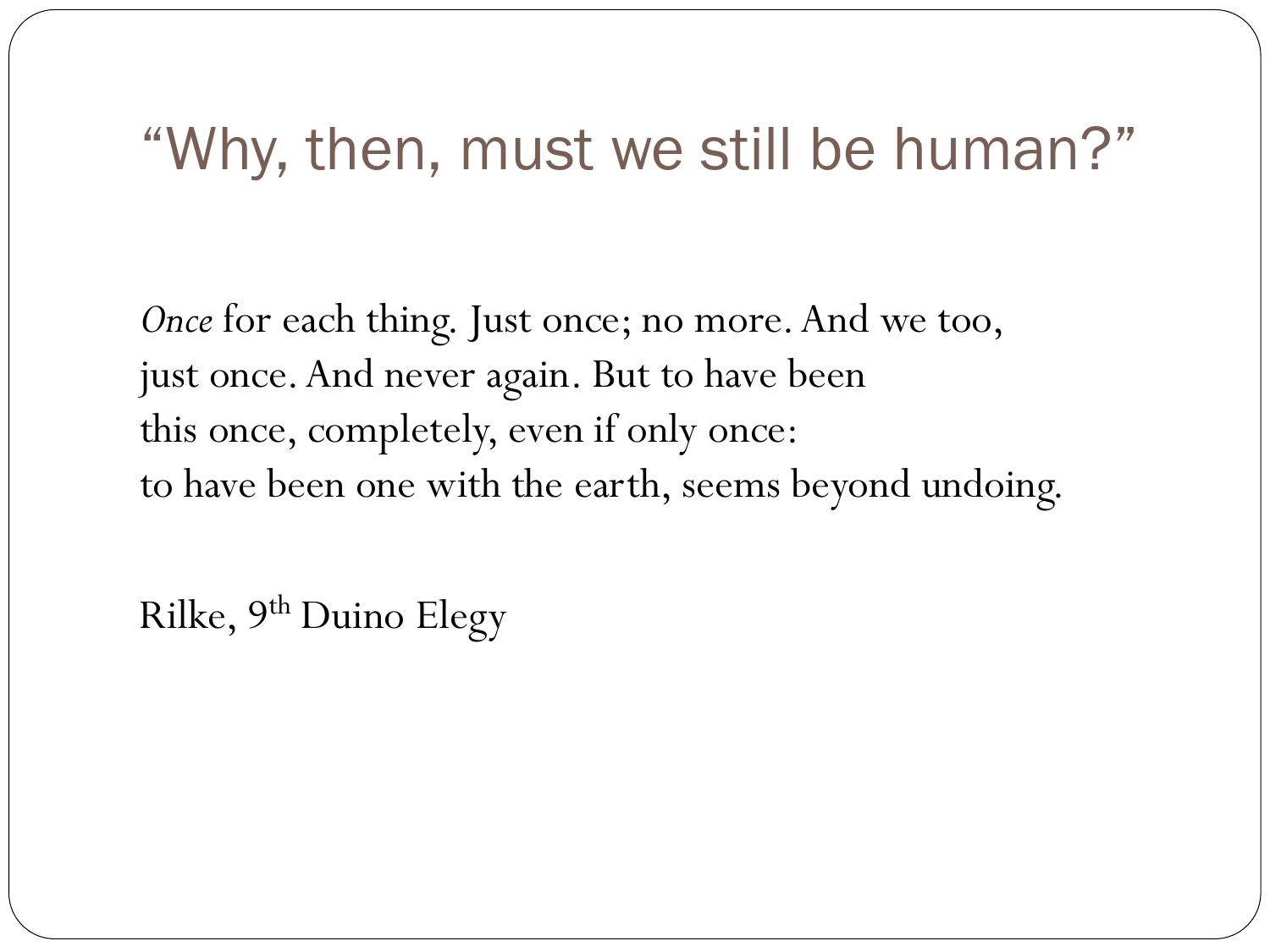#### Freud: transience as source of value

- Written in 1915 –WWI
- The poet "admired the beauty of the scene around us but felt no joy in it"
- Disturbed by the thought of this beauty's extinction "like all human beauty and all the beauty and splendour that men have created or may create."
- "All that he would otherwise have loved and admired seemed to him to be shorn of its worth by the transience which was its doom"

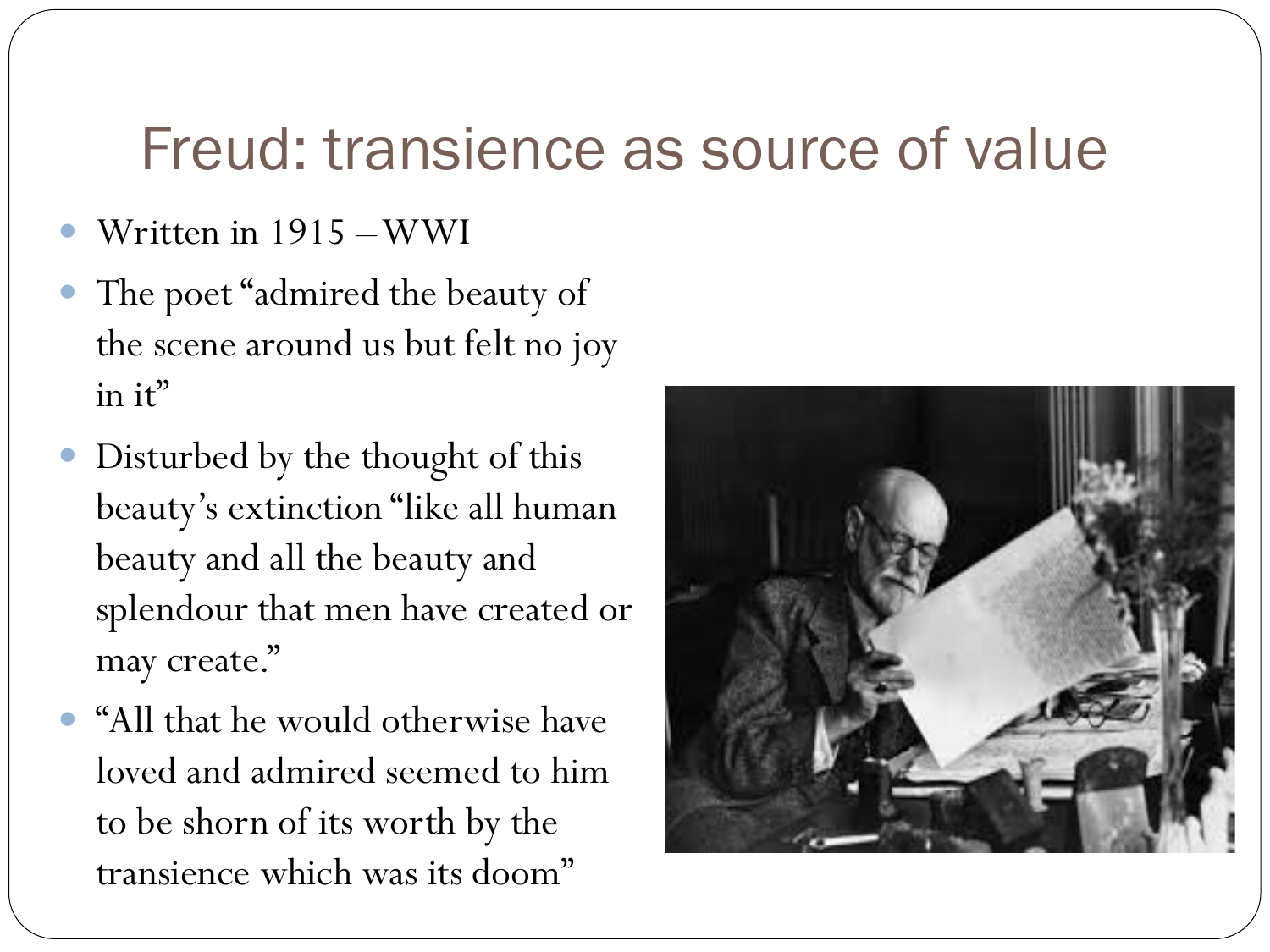# On Transience

- Proneness to decay gives rise to two reactions:
	- 1. Aching despondency (young poet)
	- 2. Rebellion (demand for immortality)
- But "what is painful may none the less be true"
- Freud disputes the pessimistic view that transience involves loss of worth

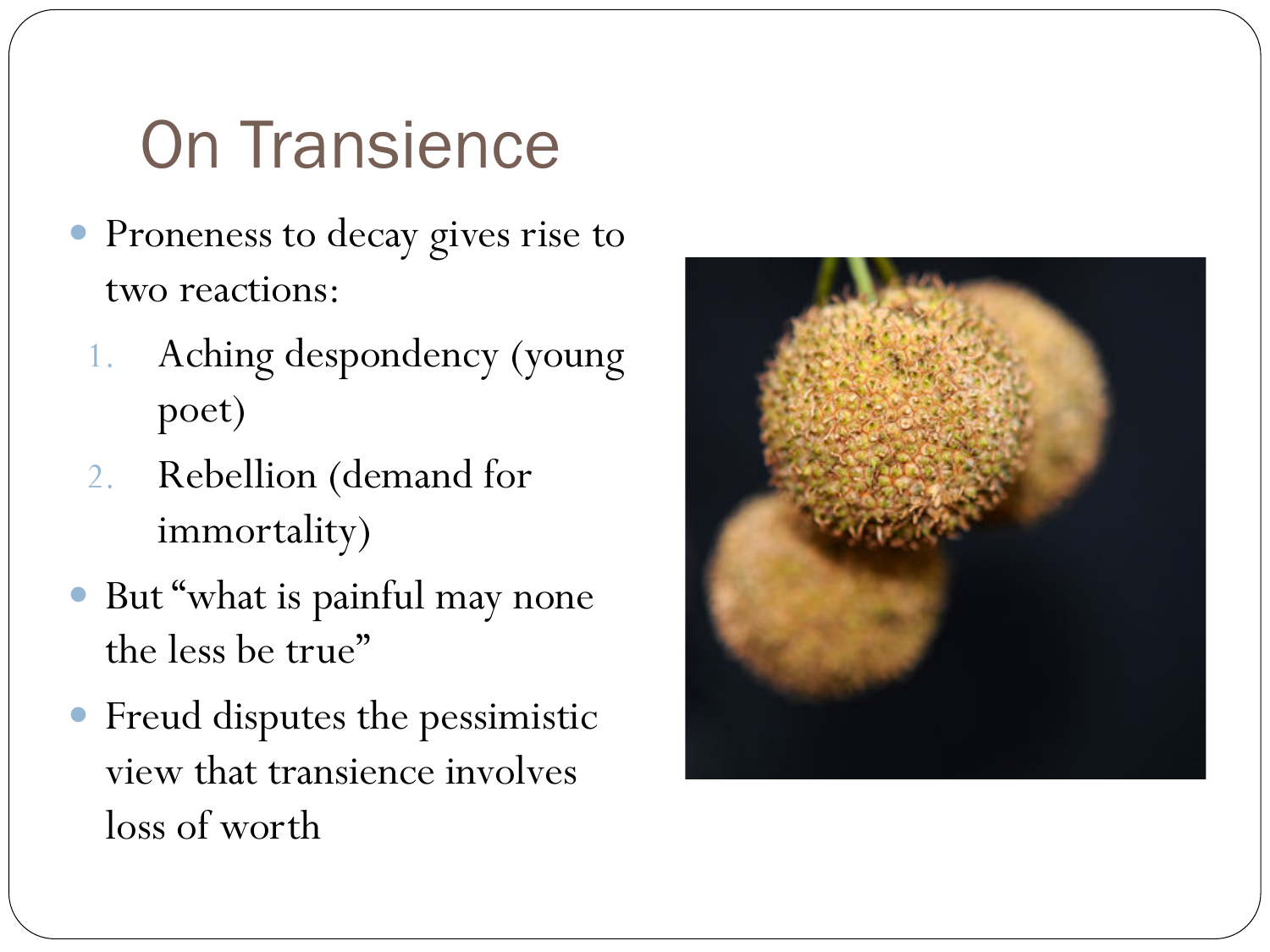### On Transience

- "On the contrary, an increase!"
- "Transience value is scarcity value in time"
- Limiting the possibility of enjoyment raises its value
- "A flower that blossoms only for a single night does not seem to us on that account less lovely"

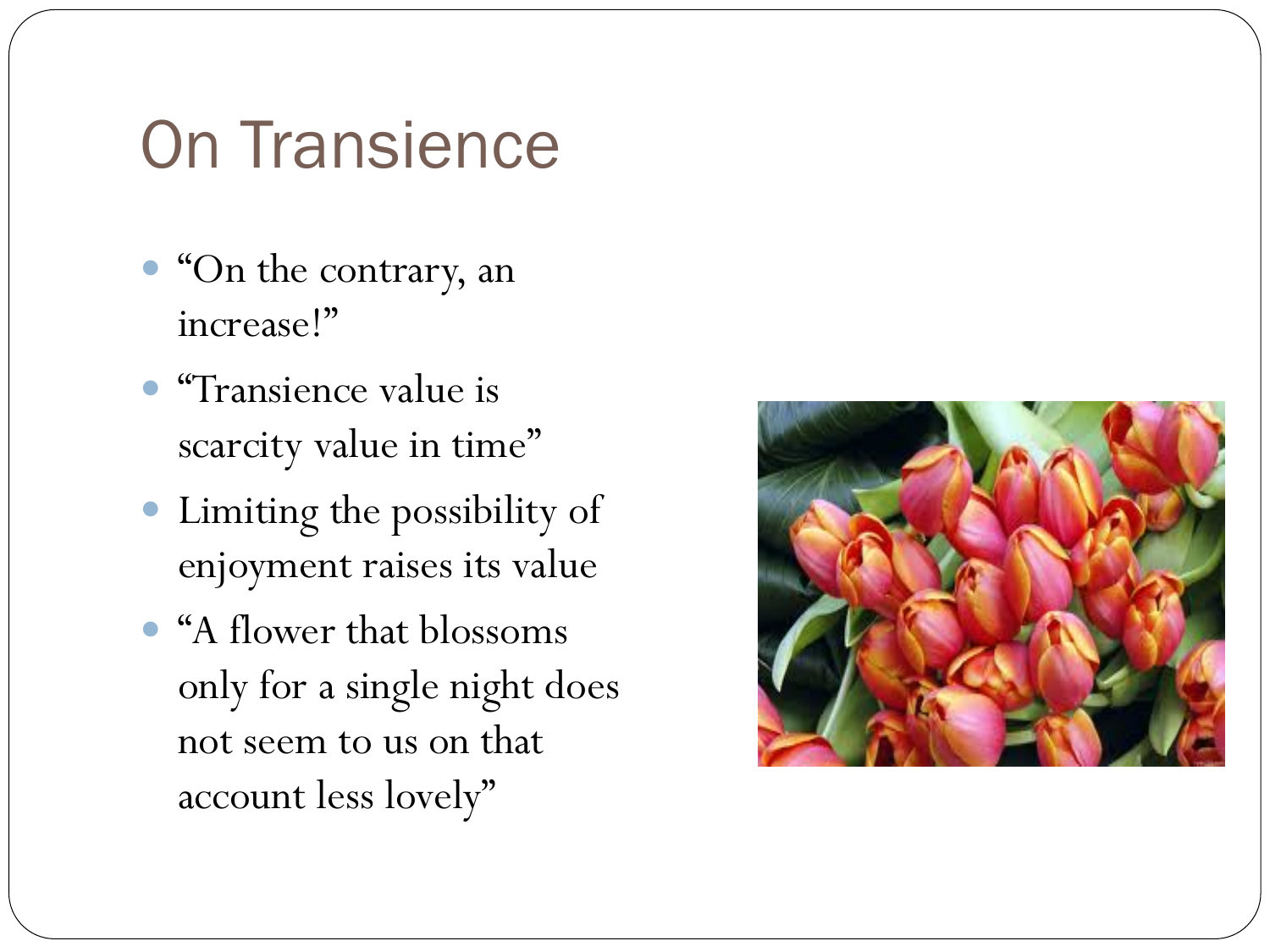# On Transience

- But the poet remains unconvinced!
- A revolt against mourning
- Ephemeral beauty gives a foretaste of mourning its loss
- Certain capacity for love libido
- We invest libidinally in objects
- When these are destroyed or lost, we mourn



War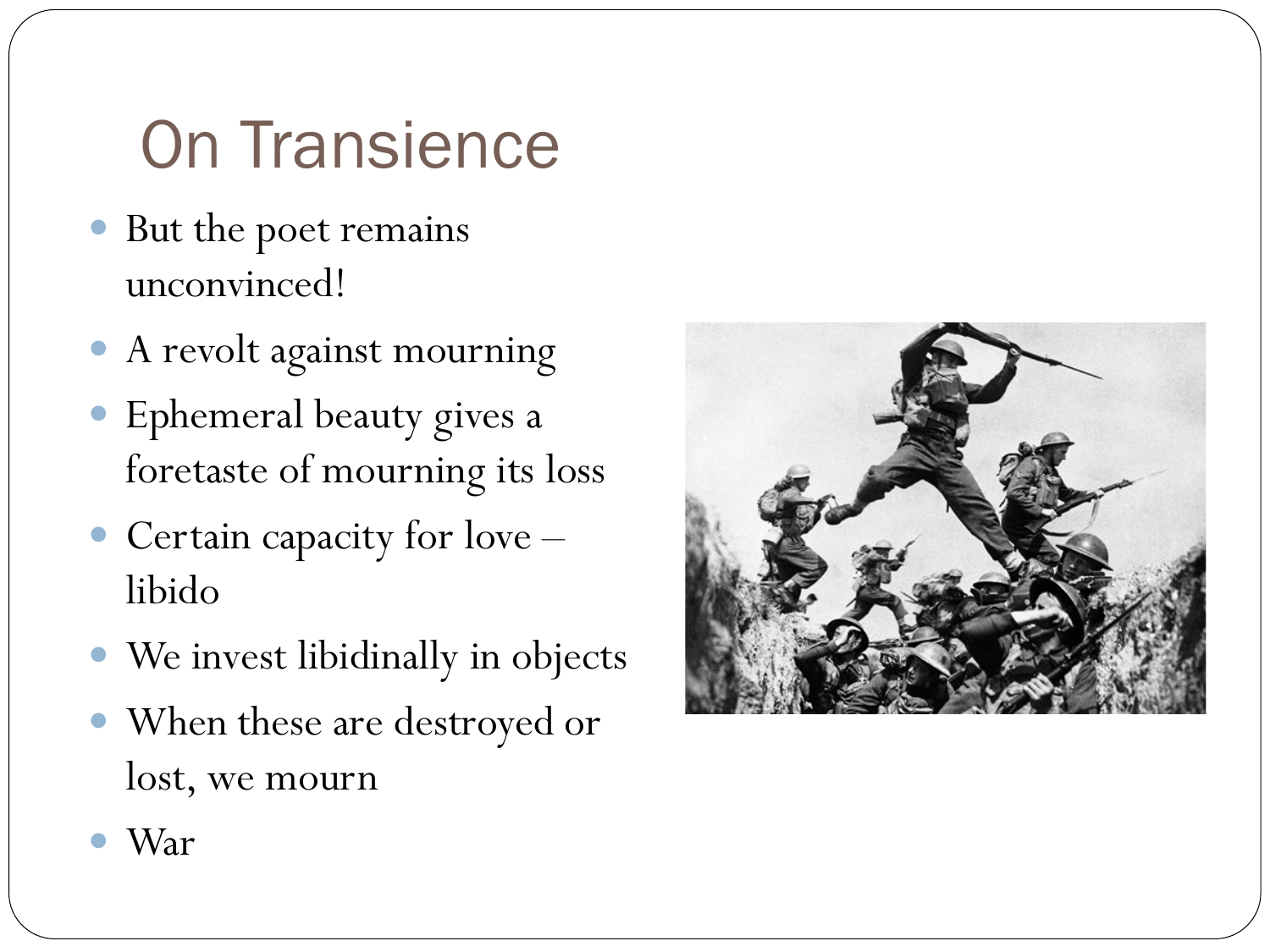### Goethe

- Living in the present  $=$  saying 'yes' to the world
- The 'healthiness of the moment'
- Being content with the present, with earthly existence
- Knowing how to utilise the present –<br>recognising and seizing the decisive instant (*kairos, as opposed to chronos*)
- Attention to the present has aesthetic and moral meaning
- We no longer know how to live in the present
- We privilege the future
- Present considered trivial and banal
- Everydayness and transcendence



Johann Wolfgang von Goethe (1749-1832)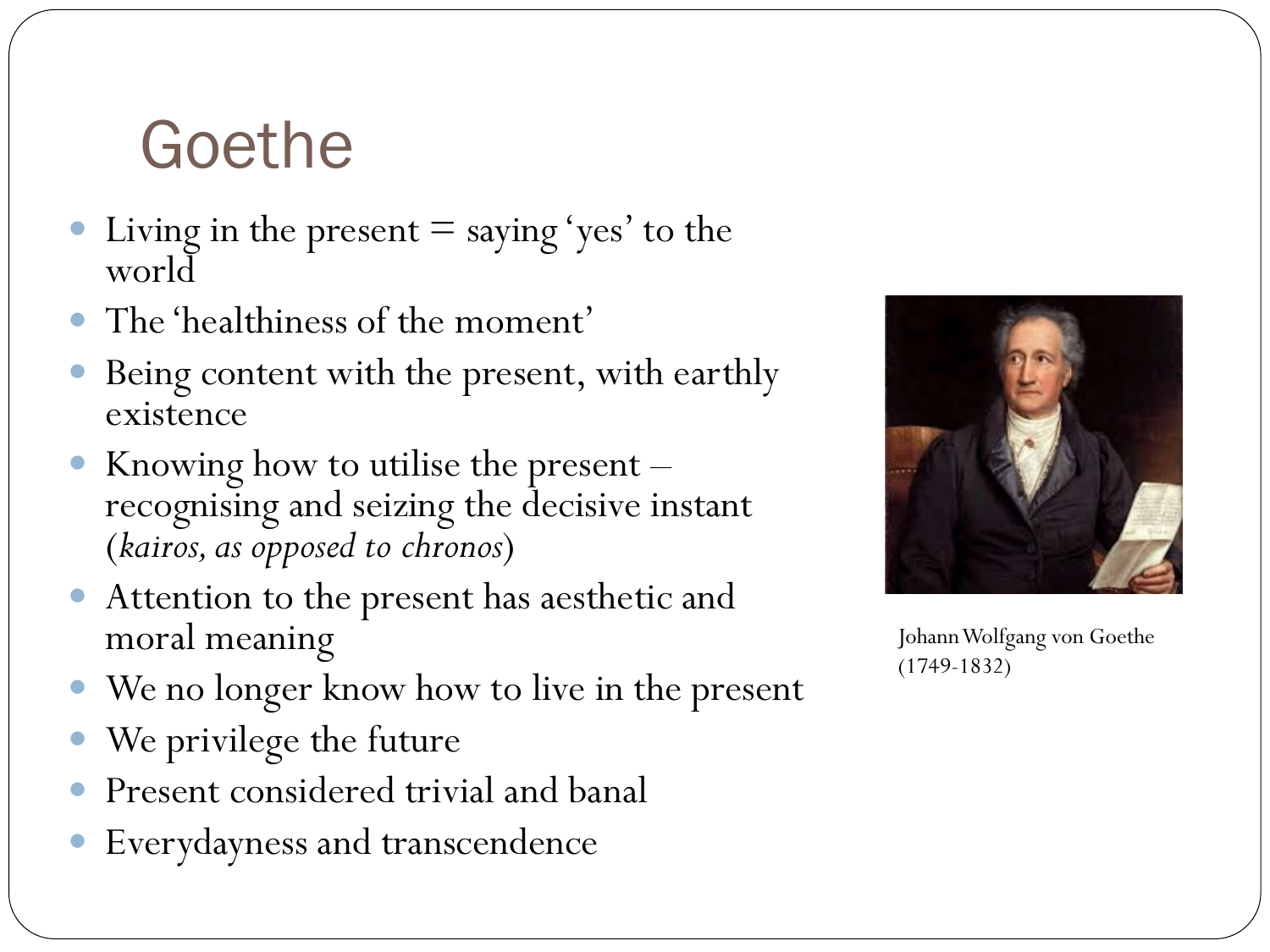# Stoic philosophical therapy

- Freeing oneself of regrets about the (fixed) past and anxiety about the (unknown) future, to be in the present moment
- "Delimiting the present" only the present belongs to us and depends upon us
- Happiness can only be found in the present
- One instant of happiness is equivalent to an eternity of happiness
- Happiness can and must be found immediately
- Attention, vigilance and continuous tension, concentrated upon each and every moment
- Marcus Aurelius: "this is enough for you"!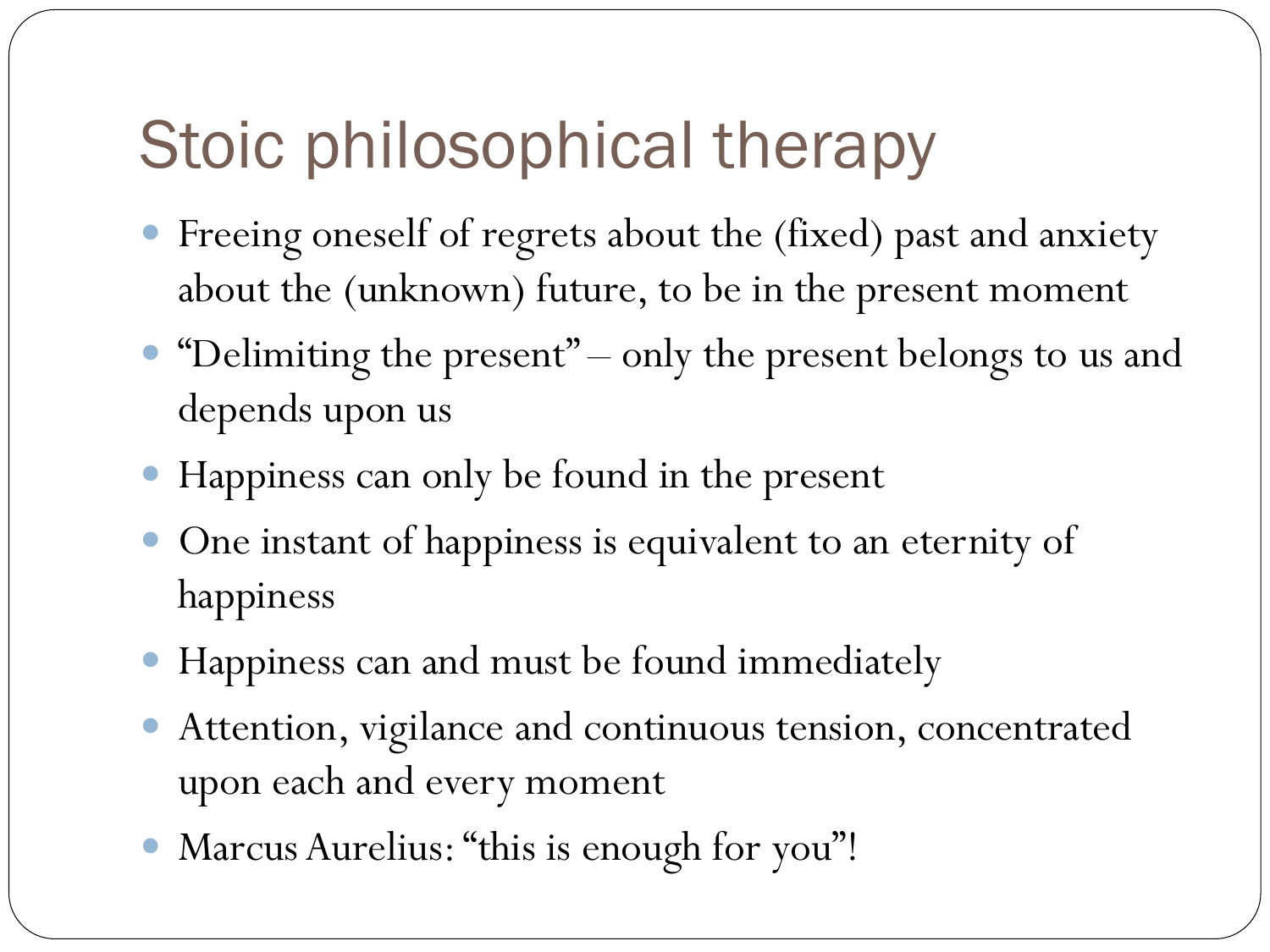## Epicureanism

- We are tormented by vast, hollow desires which cannot be satisfied in the present
- We must learn to enjoy the pleasure of the present without being distracted from it
- Only thoughts about what is pleasurable are allowed into the present
- The quality of pleasure does not depend on the quantity of desires satisfied or its duration
- The best pleasure is that infused with the least amount of worry and which ensures peace of mind
- The satisfaction of natural and necessary desires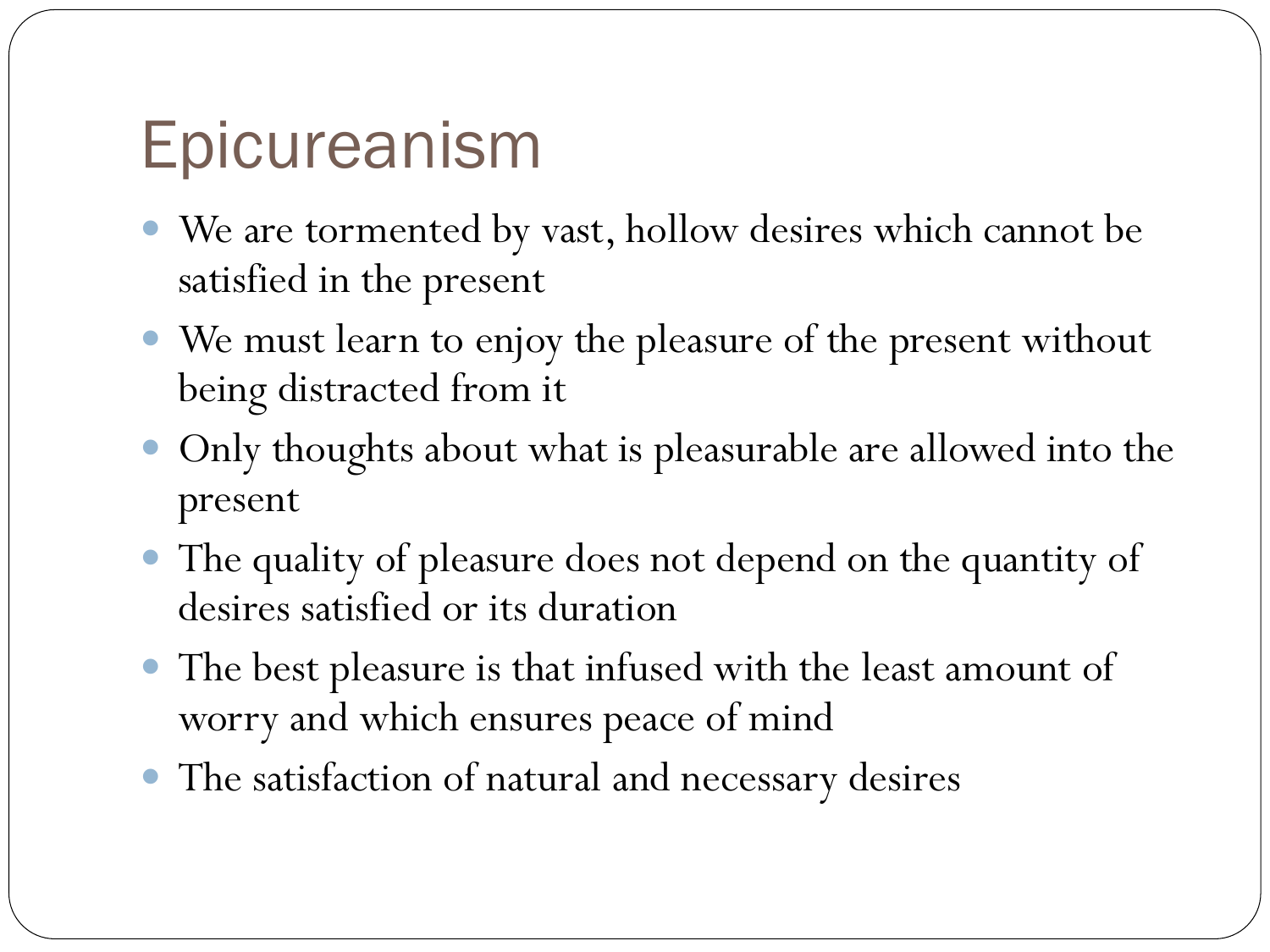#### **Epicurus**

We are only born once – twice is not allowed – and it is necessary that we shall be no more, for all eternity; and yet you, who are not master of tomorrow, you keep putting off your joy? Yet life is vainly consumed in these delays, and each of us dies without ever having known peace.

Vatican saying #14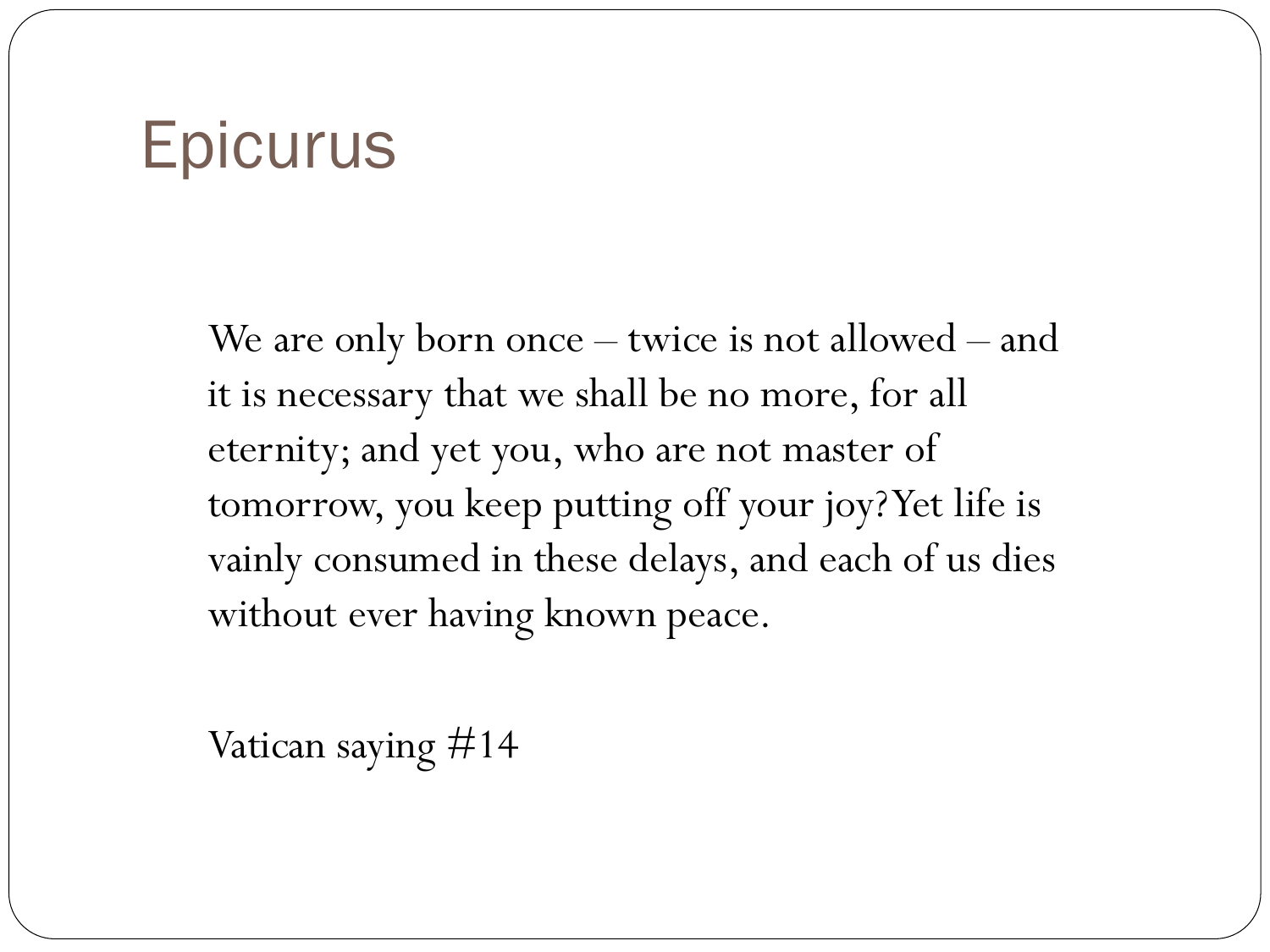# **MacIntyre**

- We are vulnerable to affliction
- How we cope is only partly up to us
- We often owe our survival to others and our flourishing
- Childhood and old age
- But also period in between
- But the history of ethics contains only passing references to vulnerability and affliction, connection and dependence
- What would moral philosophy be like if these facts were taken as central to the human condition?